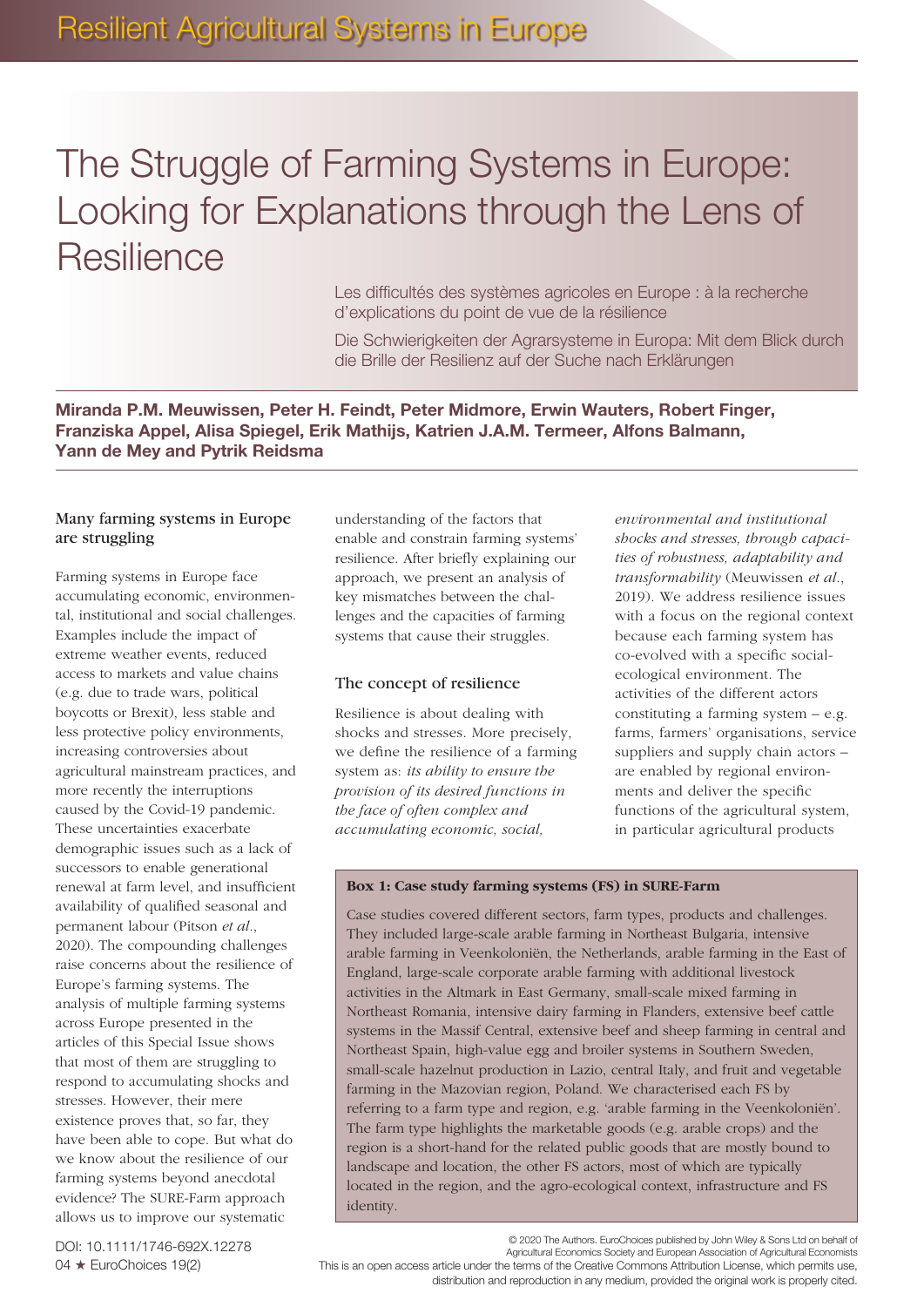**Figure 1: A farming system (FS) consists of farms, other FS actors and FS' locality (Meuwissen** *et al***., 2019)**



and public goods. We consider three distinct resilience capacities, i.e. for some shocks and systems, 'bouncing back' (*robustness*) is adequate, but in other circumstances *adaptability* and *transformability* are more suitable. We hereby build on, among others, Darnhofer (2014) who, focusing on farms rather than farming systems, also recognised that required capacities depend on the circumstances: 'in a predictable era of slow and marginal changes, the farm focus will be more on

robustness and adaptability, while farmers need to emphasize the ability to transform in a period of radical change'.

#### The SURE-Farm approach to understanding the resilience of farming systems

The resilience of a farming system (FS) does not require the resilience of each individual farm. In the SURE-Farm project a FS consists of farms as well as other actors, such as local processors and neighbours, and the FS' locality (Figure 1). As case studies we selected FS that differ with regard to shocks and stresses faced, farm structure, agro-ecological circumstances, and historical-institutional context (Box 1).

For each FS we assessed the various components affecting resilience (Figure 2). Shocks and stresses were identified from in-depth interviews with farmers and other household



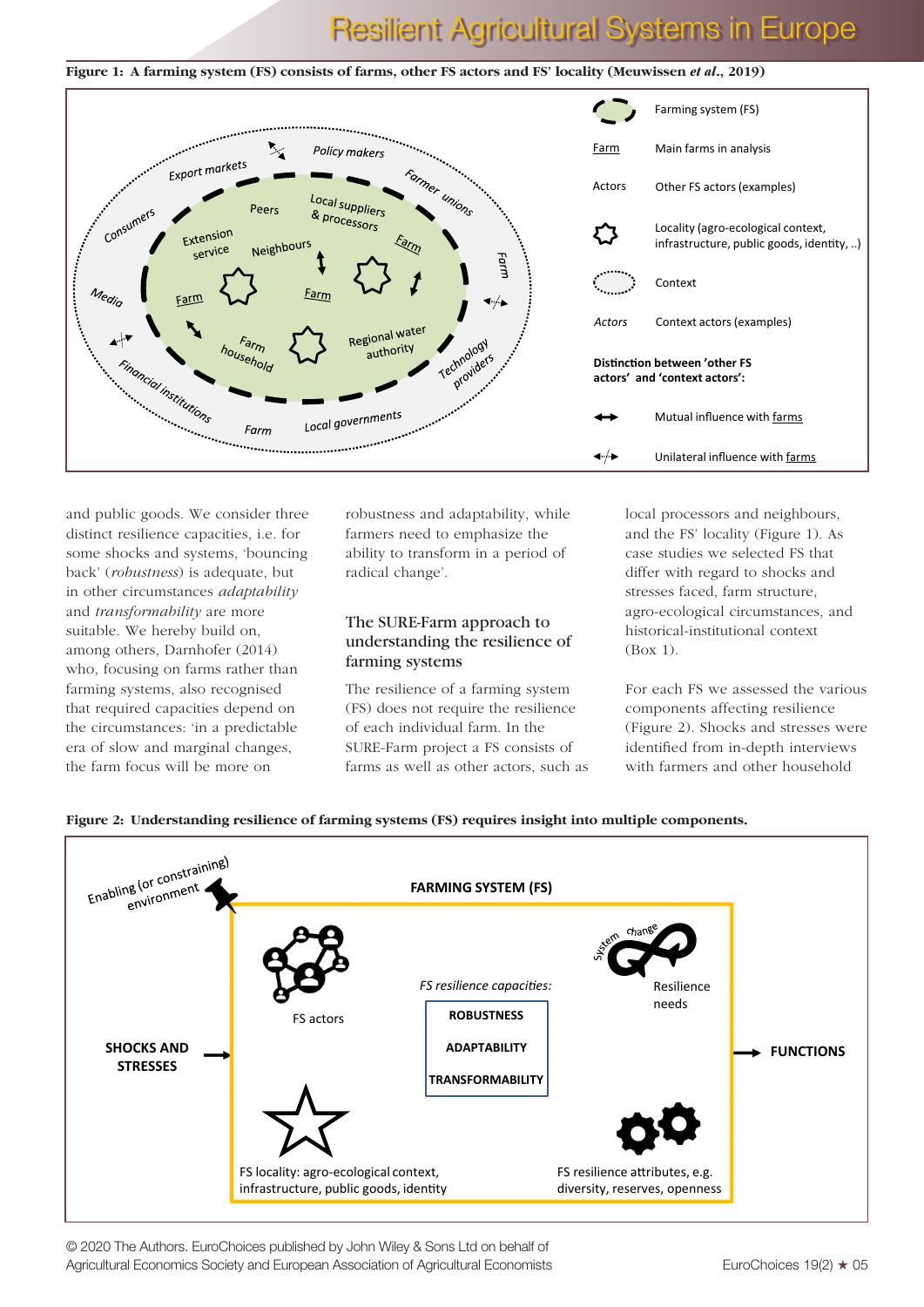members, and workshops with a broader range of stakeholders and experts. An analysis of FS responses to past and current challenges (e.g. continuation or changes in agricultural practices and governance) revealed whether the FS faces an enabling environment that provides opportunities and support or a constraining environment that reduces the range of viable options for the system. FS actors were identified based on patterns of influence, with mutual influence defining an FS actor. Whether a system was in need of robustness, adaptability or transformation was inferred from among others interviews and workshops with stakeholders. We also analysed general resilience-enhancing or -constraining attributes, such as the

degree of diversity in the system and the amount of system reserves

(Resilience Alliance, 2010). FS' locality emerged among others as an important attribute when discussing local traditions and emotional attachment to the land and to land ownership. Resilience capacities were assessed through direct measurement of perceived current capacities, statistics informing about past capacities (e.g. quick farm income recovery rates point at robustness), and perceived capacities to deal with expected challenges over the next 5 and 20 years. In addition, insight into past responses and strategies suggested by FS actors to enhance resilience was used to infer capacities. For instance, income stabilisation measures involving multiple FS actors (e.g. cooperatives and farmers) are part of robustness-enhancing strategies, while joint strategies to enable in-depth learning and

#### **Box 2: Robustness, adaptability and transformability at FS level**

- *Robustness is the capacity of a FS to withstand stresses and (un)anticipated shocks*. Examples refer to buffer resources, e.g. if a cooperative has a collective saving mechanism for bad times, or social capital where people help each other or provide credit in times of crisis.
- *Adaptability is the capacity to change the composition of inputs, production, marketing and risk management in response to shocks and stresses but without changing the structures and feedback mechanisms of the FS*. For instance, a local water authority jointly developing a strategy to enhance water infiltration in the area with local arable farmers (example from Veenkoloniën FS).
- *Transformability is the capacity to significantly change the internal structure and feedback mechanisms of the FS in response to either severe shocks or enduring stress that make business as usual impossible. Such transformations may also entail changes in the functions of the FS.* For instance, the Northeast Bulgarian FS transformed after the privatisation of state farms in the early 1990s. This initially created highly fragmented land ownership and many inheritors not knowing what to do with their small land parcels, old machinery and two or three animals. Through a process of renting and buying land, the FS transformed to dominantly large-scale farms (>1,500 ha). Simultaneously, other FS actors emerged in the private sector domain, including banks and advisory services. In the Altmark FS, former state farms and forced cooperatives transformed into cooperative farms or limited liability companies. As in Bulgaria, other FS actors developed such as banks and agronomy services. Due to a population exodus, the region is now perceived as marginalised, due in part to its poor infrastructure and the shortage of non-agricultural jobs. Termeer *et al.* (2019) describe the transformation of livestock farming in the Southern part of the Netherlands following the opportunities to import cheap feed through Rotterdam harbour, and to export pork and living pigs to neighbouring markets such as Germany.

flexibility were linked to adaptability and transformability (see Box 2 for definitions of capacities and further examples at FS level). With regard to the desired levels and actual performance of functions, (right-hand side of Figure 2), we considered private goods, such as the production of safe and affordable food and the degree to which people involved in farming earn a reasonable livelihood, as well as public goods, including biodiversity preservation and landscape attractiveness. We also included potential strategies to improve the delivery of functions. While analyses focused on FS level, they also included nested levels, such as the household, farm and farmer level. This reflects the open character of FS which are linked to various social networks, economic processes and ecological systems.

( Wenn die verfügbaren Resilienzkapazitäten und -strategien nicht den Anforderungen an die Resilienz entsprechen, werden die landwirtschaftlichen **Systeme** verwundbar.

#### Mismatches as potential causes of struggle

If available resilience capacities and strategies do not match the needs, FS become vulnerable. For this article, we conducted a metaanalysis by first synthesising the findings for each case, followed by the assessment of resilience capacities against the other components affecting FS' resilience (Figure 2). For instance, do the capacities correspond to the resilience needs of the system (Gunderson and Holling, 2002)? We then identified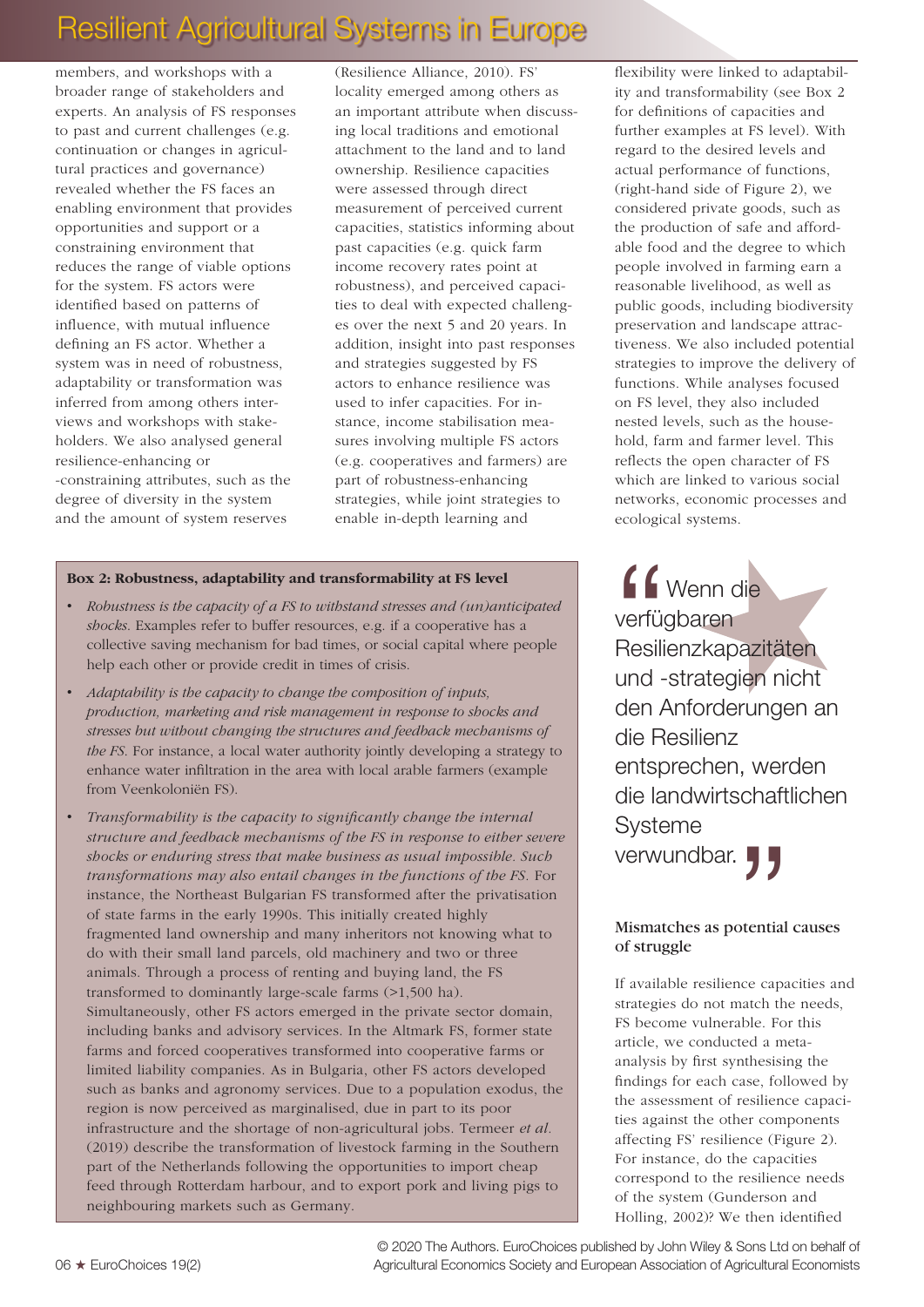mismatches that were recurring across FS. This assessment revealed three pervasive mismatches (Table 1): two concerning the strategies suggested by FS actors, one on the perceived capacity of FS to transform. These are elaborated below as causes of the struggle of many FS. The table also shows which of the SURE-Farm methods contributed to evidence of the mismatches across FS. For instance, for the first mismatch, data from methods marked with an 'a' found that the FS consisted of different kinds of actors, while data from methods marked with a 'b' concluded that suggested strategies to enhance resilience mostly addressed the farm level.

#### *Farming systems encompass many different kinds of actors, but most strategies to enhance resilience capacities focused on the farm level.*

In each case study, multiple actors were identified as part of the FS. Beyond farms, actors ranged from value chain partners to social media, agronomists and banks. However, most strategies suggested by FS actors to improve resilience focused on farms, e.g. improved access to technology or alternative succession models. Fewer suggestions were found for resilience-enhancing strategies that involve other FS actors, e.g. a fairer cooperation between value chain partners and farmers, or banks and insurance providers sharing insights about

risks with farmers to improve on-farm risk prevention through adapted farming practices or suitable diversification. Where (local) governments are part of the FS, as in the Altmark case study, suggestions for resilience strategies included a reduction of red tape and more financial support to farmers to deal with climate change.

*Despite concerns about inadequate delivery of public goods, many strategies to enhance resilience capacities mainly addressed the delivery of private goods.* Farm income was regarded as more or less inadequate for the viability of the dairy system in Flanders, the extensive grazing systems in the

| Table 1: Methods, data and findings on mismatches between resilience capacities and needs in the case studies |                                               |                                                                                                                                                      |                                                                                                                                                                                     |                                                                                                                           |
|---------------------------------------------------------------------------------------------------------------|-----------------------------------------------|------------------------------------------------------------------------------------------------------------------------------------------------------|-------------------------------------------------------------------------------------------------------------------------------------------------------------------------------------|---------------------------------------------------------------------------------------------------------------------------|
| Method <sup>1.2</sup>                                                                                         | No. of FS and<br>total no. of<br>participants | Mismatches <sup>3</sup>                                                                                                                              |                                                                                                                                                                                     |                                                                                                                           |
|                                                                                                               |                                               | FS encompass many<br>different kinds of<br>actors (a), but most<br>strategies to enhance<br>resilience capacities<br>focused on the farm<br>level(b) | Despite concerns about<br>inadequate delivery of<br>public goods (a),<br>strategies to enhance<br>resilience capacities<br>mainly addressed the<br>delivery of private goods<br>(b) | FS actors expressed<br>the need for<br>transformation (a),<br>but FS capacity to<br>transform was<br>perceived as low (b) |
| 1. Survey $(F)$                                                                                               | 11 (996)                                      | $\mathbf b$                                                                                                                                          | $\mathbf b$                                                                                                                                                                         | a                                                                                                                         |
| 2. Learning interviews (F)                                                                                    | 11(130)                                       | a, b                                                                                                                                                 | $a^4$ , b                                                                                                                                                                           |                                                                                                                           |
| 3. Narratives (F, HH in some case<br>studies)                                                                 | 5(46)                                         | b                                                                                                                                                    | b                                                                                                                                                                                   | not-a                                                                                                                     |
| 4. Interviews with households (F, HH)                                                                         | 11 (169)                                      | a, b                                                                                                                                                 | $a^4$ , b                                                                                                                                                                           | a                                                                                                                         |
| 5. Focus groups on risk management<br>(FS)                                                                    | 11(78)                                        | a                                                                                                                                                    |                                                                                                                                                                                     | b.                                                                                                                        |
| 6. Participatory workshops on current<br>resilience (FS)                                                      | 11 (184)                                      | a, not-b                                                                                                                                             | a                                                                                                                                                                                   | $\mathbf b$                                                                                                               |
| 7. Assessment of policy instruments<br>(FS)                                                                   | 11 (56)                                       | a, b <sup>5</sup>                                                                                                                                    | a, b                                                                                                                                                                                | not-a, not-b                                                                                                              |
| 8. Bottom-up analysis design of policy<br>instruments (FS)                                                    | 5(135)                                        | a, b <sup>5</sup>                                                                                                                                    | a                                                                                                                                                                                   | $a^6$ , b                                                                                                                 |
| 9. Co-design workshops to strengthen<br>CAP's resilience impacts (FS)                                         | 7(71)                                         | a, not-b                                                                                                                                             | a, not-b                                                                                                                                                                            | $a^6$ , $b^7$                                                                                                             |
| 10. Participatory workshops on<br>resilience in the future (FS)                                               | $9^8(130)$                                    | a, not-b                                                                                                                                             | a, b <sup>9</sup>                                                                                                                                                                   | $a^6$ , b                                                                                                                 |

1 Most methods are elaborated in this issue, i.e. 1, 2 and 5 (Spiegel *et al*.); 3 (Nicholas-Davies *et al*.); 4 (Coopmans *et al*.); 6 (Reidsma *et al*.); and 7, 8 and 9 (Buitenhuis *et al*.). Details of method 10 are in Paas *et al.* (2020). Methods 2 and 5 are further elaborated in Urquhart *et al.* (2019) and Soriano *et al.* (2020), respectively.

2 Type of actors: farmers (F), other household members (HH) and multiple farming system actors (FS).

3 Similar letters indicate methods underpinning the same element of the mismatch. If findings contradict an element this is indicated as 'not-a', 'not-b'. Missing letters indicate that the method had another scope.

4 The level of concern about the delivery of public goods differed across FS.

5 Other FS actors were mentioned, but only in a very generic way (no clear strategies).

6 With the exception of central and Northeast Spanish FS actors as the initiated transition was perceived to be undesired and forced upon the system. 7 Because of perceived dependence on factors beyond the FS, such as sustainability standards elsewhere.

8 Due to travel restrictions during the Covid-19 pandemic, 2 FS replaced workshops with desk studies.

9 Whereby adequate delivery of private goods was considered as a prerequisite for improving delivery of public goods.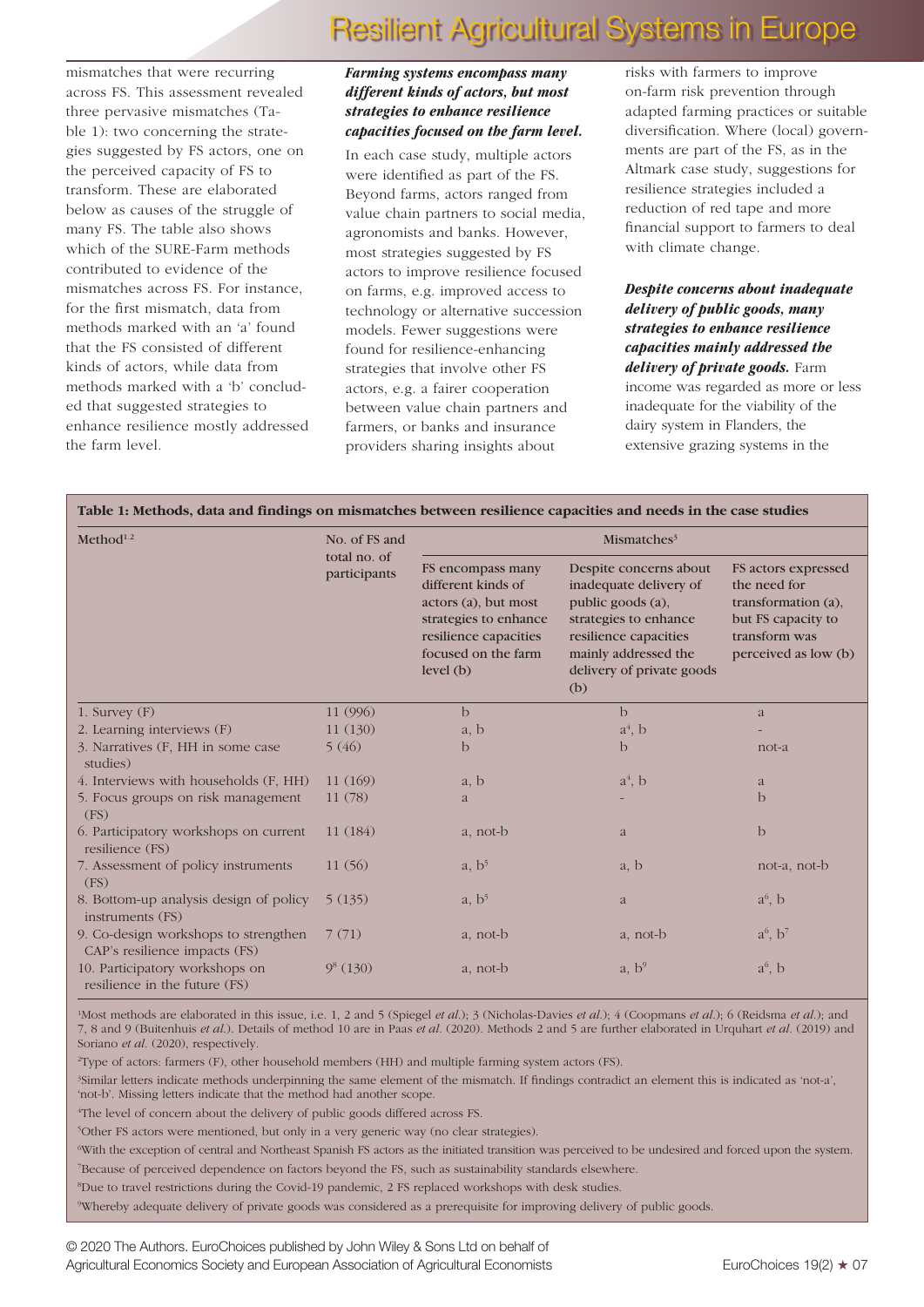

**Diversity is one of the resilience attributes. Improving resilience attributes at the level of a farming system is complex. It requires long-term vision and courage.**

Massif Central and central and Northeast Spain, the broiler production in Southern Sweden and the fruit farming system in the Mazovian region. However, across all case studies, farming system functions for the delivery of public goods needed particular attention. In particular the quality of rural life and infrastructure were frequently classified as functions that performed badly. However, many strategies suggested by FS actors to enhance resilience were limited to improving the delivery of private goods. Suggestions for securing public goods included the implementation of conservation farming (e.g. in the arable system in East England), improved water management (e.g. in the hazelnut system in Lazio), and introduction of technologies which reduce pesticide use (e.g. the use of herbicides in the Mazovian fruit production systems). It was uncertain, however, whether these would be enough to address the need to improve the maintenance of natural resources, biodiversity and attractiveness of rural areas.

#### *Farming system actors expressed the need for transformation, but farming systems' capacity to transform was perceived as low.* At

system level, the capacity to transform was perceived to be low in all case studies, except in the Northeast Romanian mixed-farming system. The latter may relate to the multiple disruptive changes in the political and economic environment of the system during the past 100 years (disrupting path dependencies and enabling learning effects), compared to which the current institutional environment was perceived as more stable, thereby positively affecting the FS's perceived capacity to transform. The low perceived capacity to transform in the other case studies met an expressed need for transformation. Nevertheless, the recent past has shown ample examples of system adaptation. Why, then, was (incremental) transformation at system level perceived as more

difficult? Suggestions might be found in low-performing resilience attributes at FS level (reflected by the cogwheels in Figure 2), such as strong mutual dependence between farmers and other value chain actors in Veenkoloniën; poor reputation and little appetite for cooperation in the Mazovian case; minimal networking outside the FS in the hazelnut case study; and succession

ff<br>straté<br>dispo<br>corre Si les capacités et stratégies de résilience disponibles ne correspondent pas aux besoins en résilience, les systèmes agricoles deviennent vulnérables.  $\blacksquare$ 

problems apparent in many systems (Reidsma *et al.*, this issue). Furthermore, several environment factors were found to enhance robustness but at the same time constrain transformability, such as access to direct payments that reinforce a focus on maintaining the *status quo*. This was observed in various systems. In addition, while succession problems were



**Developing resilience-enhancing strategies for Europe's farming systems (FS) requires roles of each FS actor, not only farmers.**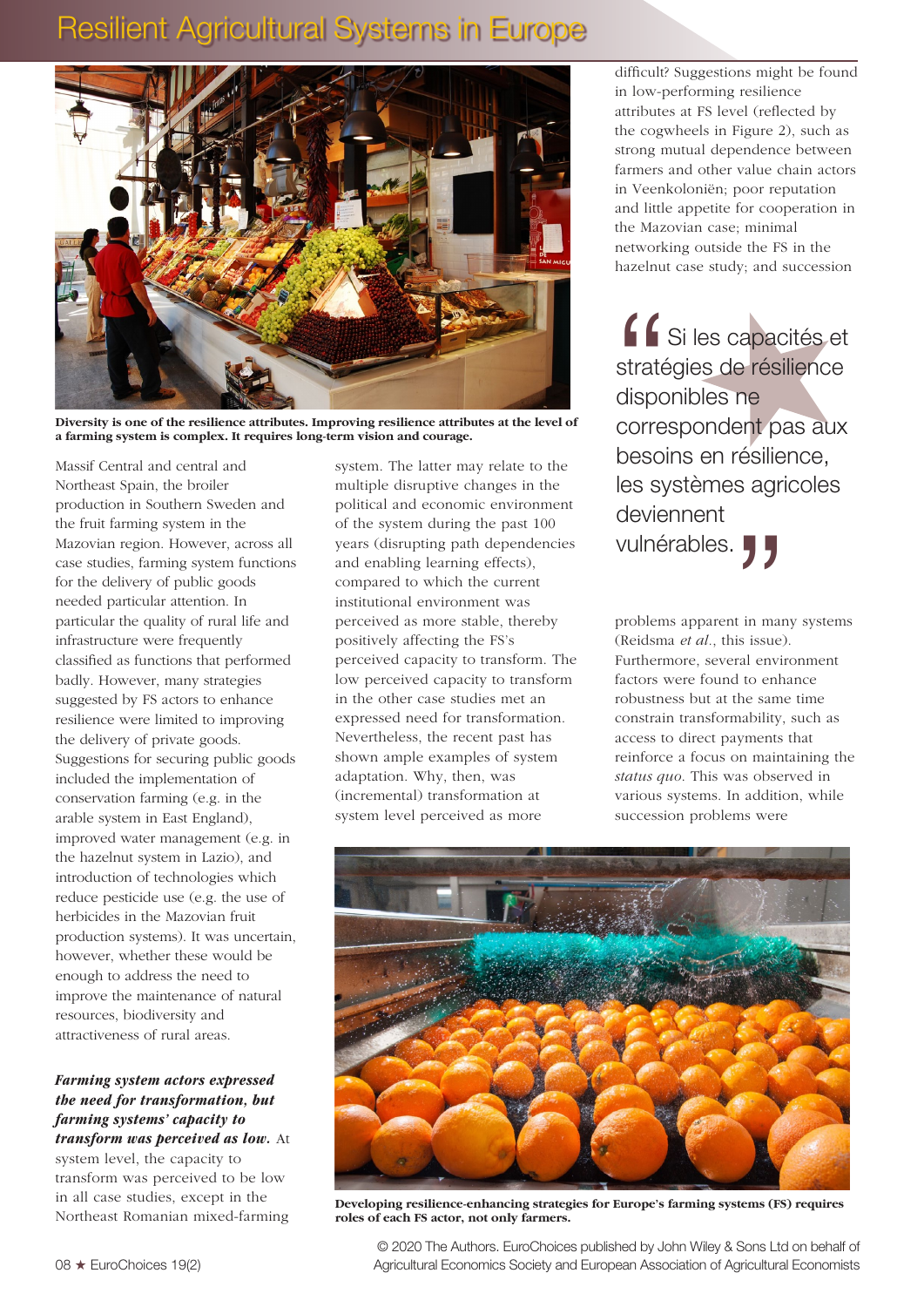#### **Box 3: Frequently asked questions about resilience**

#### **Q1. Does a FS need to have all three resilience capacities?**

**A:** Not necessarily. The required capacities depend on the shocks and stresses faced. FS can have specific resilience strategies to address specific challenges, e.g. insurance against adverse weather or market perturbations, and generic resilience strategies, e.g. financial reserves or social capital. Multiple and generic capacities increase resilience, because there can always be shocks and stresses of a new type requiring the FS to adapt or transform.

#### **Q2. What is the difference between resilience and sustainability?**

**A:** These concepts are complementary. Sustainability is the long-term coherence of a system with its ecological, social and economic environment. Resilience is the ability of a system to cope with stress and shocks. Unsustainable systems can be very resilient, and sustainable systems can be very vulnerable. Combining the concepts of sustainability and resilience enables policymakers and FS actors to identify pathways to achieve systems that deliver desired combinations of functions in a sustainable way while coping with accumulating or novel types of shocks and stresses.

#### **Q3. In the past, many FS have been able to cope with shocks and stresses; why might their resilience capacities no longer suffice?**

**A:** Resilience thinking requires us to take the unexpected and novel types of challenges into account. The hyperconnected world of the 21<sup>st</sup> century demands much more agile responses to surprises and complex dynamics that unfold fast, with accumulating knock-on effects, as experienced during the Covid-19 crisis.

#### **Q4. Is transformability for a FS truly possible?**

**A:** History shows many examples of transformations of FS (see examples in Box 2). However, discussions about future FS transformations are cumbersome due to various factors, such as human mental models which tend to focus on maintaining *status quo*, overly narrow perceptions of imaginable futures, experts being educated mostly towards improving efficiency, and a series of vested interests, mutual dependencies and institutional path dependence creating lock-in situations.

#### **Q5. Can resilience be measured by a single indicator?**

**A:** No, the concept of resilience is multi-faceted and cannot be captured by a single indicator. Nevertheless, two proxyindicators providing a partial insight into resilience have been proposed. First, a composite indicator capturing perceived performance scores of the resilience-enhancing attributes such as the degree of diversity and the level of social and natural capital in the system (see 13 attributes in Reidsma *et al.*, this issue). Second, a composite indicator based on farm-level statistics reflecting past robustness, adaptation and transformation (Slijper *et al.*, forthcoming).

#### **Q6. FS have been changing continuously over the past decades; what do we learn from the resilience approach?**

**A:** Using the lens of resilience allows to understand (i) how change (adaptation, transformation) relates to the occurrence of shocks and stresses, and (ii) which elements of an enabling environment enhance adaptation and transformation. These insights can inform policymakers and other actors to open pathways of productive change.

#### **Q7. Why does the SURE-Farm approach focus on FS in a regional context, i.e. why did you not consider larger spatial scales?**

**A:** SURE-Farm chose FS as the key unit of analysis because the links between agricultural production and public goods are mediated through the specific ecological, geo-physical and climatic conditions in each region. Furthermore, social networks are often constituted at the regional level. Consequently, the regional scale appears as a suitable focus of analysis.

#### **Q8. Resilience is a latent concept, i.e. it denotes a potential which is activated – and can be observed – only when a system is hit by stress or shocks. How can this be analysed?**

**A:** Indeed, resilience is a latent concept. Nevertheless, learning from past trajectories and discussing future scenarios provides insights into *what enhances resilience*, such as a system's performance on resilience attributes and mitigation of mismatches between resilience needs and capacities.

#### **Q9. Can the SURE-Farm approach be used to understand how FS can cope with the Covid-19 crisis?**

**A:** Yes. First, the resilience attributes can be used to understand FS vulnerabilities. Second, insights into FS actors clarify which actors need to cooperate to identify solutions. Third, while in the short run strategies for robustness might be prioritised, post-crisis discussions can consider whether and how capacities of adaptability and transformability can be enhanced. Responses to the crisis might also reveal latent resilience capacities and trigger learning effects that enhance resilience.

#### **Q10. Do you expect any tipping points causing FS to move into a new equilibrium?**

**A:** At FS level tipping points have been identified that might necessitate major change in the future (Paas *et al.*, 2020). For instance, in the Dutch arable system, the processing cooperative indicated that business would no longer be feasible if the regional production of starch potatoes drops below 80% per cent of its current level.

#### **Q11. Many farms are going out of business, does this mean that FS are not resilient?**

A: There are two perspectives. From the perspective of the exiting farm, the resilience and well-being of the farm household may well be enhanced if they exit farming due to reasons other than illiquidity and shift to other sources of income. From the perspective of the FS, the exit of farms can increase the resilience if other farms take over and improve the FS fit with the local context, e.g. enhanced diversification, increased openness to local communities, or increased economies of scale and improved profitability. But sector consolidation can also decrease resilience if it leads to monocultures, declining social capital and exploitative forms of profit maximisation.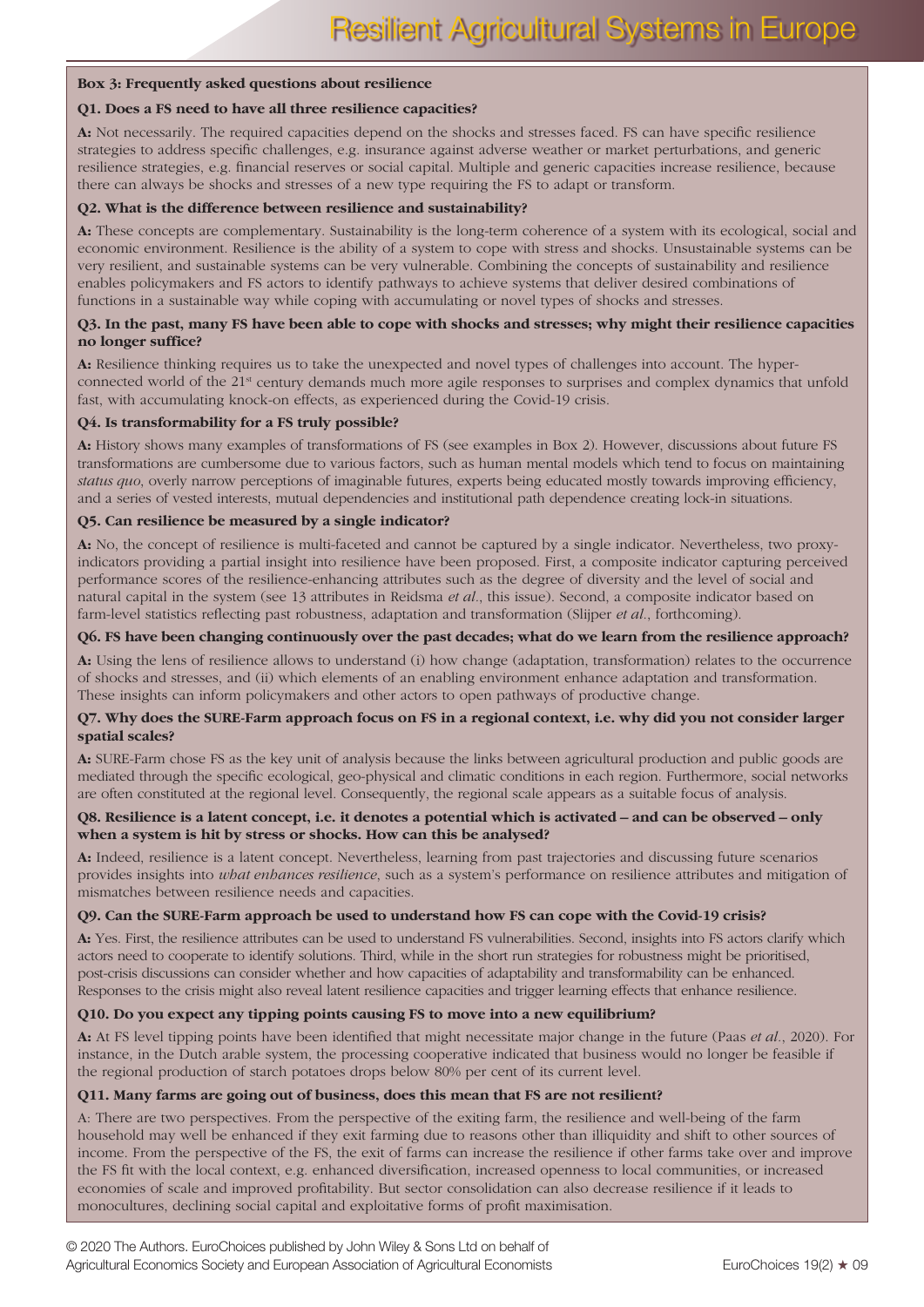pervasive, the moment of farm succession provides the best opportunity for transformation at farm level, possibly ushering in cumulative transitions at FS level (Nicholas-Davies *et al.*, this issue). However, this requires the unlikely event that a large segment of farms in the FS or a number of key FS actors change at the same time. A further explanation for low perceived transformability might be the accumulation of shocks and stresses; systems that evolved in response to past economic and institutional stresses now also report increasing social and environmental challenges. The latter include changing weather patterns, declining soil quality, water scarcity and new pests. The numerous social challenges include low

Tresilie<br>
strate<br>
the re If available resilience capacities and strategies do not match the resilience needs, farming systems become vulnerable.  $\blacksquare$ 

attractiveness of rural regions and out-migration of young people. In Veenkoloniën and Flanders these were compounded by perceived and actual public distrust of dominant farming practices, which contributes to a low attractiveness of farming as a profession. While accumulating shocks and stresses might require transformative change, they might also reduce FS capacity to transform.

#### Outlook

The differentiated concept of resilience enables a better understanding of which challenges to Europe's FS require robustness, adaptability or transformability. It allows us to assess FS resilience capacities and the enabling or constraining effects of its environment. This improves our understanding of how FS can deal with – often accumulating – shocks and stresses and helps develop pathways towards more resilient and sustainable FS. This is illustrated by the articles in this issue which shed light on the manifold aspects of FS resilience, while Box 3 answers frequent questions.

#### **Further Reading**

■ Darnhofer, I. (2014). Resilience and why it matters for farm management. *European Review of Agricultural Economics*, 41(3): 461-484.

■ Holling, C.S. and Gunderson, L.H. (2002). Resilience and adaptive cycles, in Gunderson L.H. and Holling C.S. (eds), *Panarchy: Understanding Transformations in Human and Natural Systems* (Island Press: Washington, DC), pp. 25–62.

■ Meuwissen, M.P.M., Feindt, P.H., Spiegel, A. *et al.* (2019). A framework to assess the resilience of farming systems. *Agricultural Systems*, **176**: 102656.

<sup>J</sup> Paas, W., Accatino, F., Appel, F. *et al*. (2020). FoPIA-SURE-Farm 2, in: Accatino F. *et al*. (eds), *D5.5 Impacts of future scenarios on the resilience of farming systems across the EU assessed with quantitative and qualitative methods*. SURE-Farm Deliverable. Available online at: [https://surefarmproject.eu/wordpress/wp-content/uploads/2020/06/D5.5.-Future-scenarios-on-the-FS-resilience.pdf.](https://surefarmproject.eu/wordpress/wp-content/uploads/2020/06/D5.5.-Future-scenarios-on-the-FS-resilience.pdf)

■ Pitson, C., Appel, F. and Balmann, A. (2020). Policy brief on future farm demographics and structural change in selected regions of the EU. Policy brief SURE-Farm. Available online at: [https://surefarmproject.eu/wordpress/wp-content/uploads/2020/04/D3.6\\_Policy-brief-on](https://surefarmproject.eu/wordpress/wp-content/uploads/2020/04/D3.6_Policy-brief-on-future-farm-demographics.pdf)[future-farm-demographics.pdf.](https://surefarmproject.eu/wordpress/wp-content/uploads/2020/04/D3.6_Policy-brief-on-future-farm-demographics.pdf)

<sup>J</sup> Resilience Alliance (2010). Assessing resilience in social-ecological systems: Workbook for practitioners. Version 2.0. Online: [http://](http://www.resalliance.org/3871.php) [www.resalliance.org/3871.php.](http://www.resalliance.org/3871.php)

■ Slijper, T., de Mey, Y., Poortvliet, P.M. and Meuwissen, M.P.M. (2020). Quantifying European farm resilience using FADN, forthcoming.

■ Soriano, B., Bardaji, I., Bertolozzi, D. *et al.* (2020). D2.6 Report on state and outlook for risk management in EU agriculture. SURE-Farm Deliverable. Available online at: [https://surefarmproject.eu/wordpress/wp-content/uploads/2020/02/D2-6-Report-on-state-and-outlo](https://surefarmproject.eu/wordpress/wp-content/uploads/2020/02/D2-6-Report-on-state-and-outlook-on-risk-magagment-in-EU.pdf) [ok-on-risk-magagment-in-EU.pdf](https://surefarmproject.eu/wordpress/wp-content/uploads/2020/02/D2-6-Report-on-state-and-outlook-on-risk-magagment-in-EU.pdf).

<sup>J</sup> Termeer, C.J.A.M., Feindt, P.H., Karpouzoglou *et al*. (2019). Institutions and the resilience of biobased production systems: the historical case of livestock intensification in the Netherlands. *Ecology and Society*, **24**(4): 15. Available online at: [https://doi.org/10.5751/es-11206-240415.](https://doi.org/10.5751/es-11206-240415)

<sup>J</sup> Urquhart, J., Accatino, F., Appel, F. *et al*. (2019). D2.3 Report on farmers' learning capacity and networks of influence in 11 European case studies. SURE-Farm Deliverable. Available online at: [https://surefarmproject.eu/wordpress/wp-content/uploads/2019/07/D2.3-Report](https://surefarmproject.eu/wordpress/wp-content/uploads/2019/07/D2.3-Report-on-farmers-learning-capacity-and-networks-of-influence.pdf)[on-farmers-learning-capacity-and-networks-of-influence.pdf](https://surefarmproject.eu/wordpress/wp-content/uploads/2019/07/D2.3-Report-on-farmers-learning-capacity-and-networks-of-influence.pdf).

Miranda P.M. Meuwissen, Business Economics Group, Wageningen University and Research, Wageningen, the Netherlands. *Email: miranda.meuwissen@wur.nl* Peter H. Feindt, Agricultural and Food Policy Group, Albrecht Daniel Thaer Institute of Agricultural and Horticultural Sciences, Humboldt-Universität zu Berlin, Berlin, Germany. *Email: peter.feindt@hu-berlin.de*

Peter Midmore, Aberystwyth Business School, Aberystwyth University, Aberystwyth, United Kingdom. *Email: pxm@aber.ac.uk* Erwin Wauters, Agricultural and Farm Development, Institute for Agricultural, Food and Fisheries Research (ILVO), Merelbeke, Belgium. *Email: erwin.wauters@ilvo. vlaanderen.be*

Robert Finger, Agricultural Economics and Policy Group, ETH Zurich, Zürich, Switzerland. *Email: Rofinger@ethz.ch*

Franziska Appel, Leibniz Institute of Agricultural Development in Transition Economies (IAMO), Halle, Germany. *Email: appel@iamo.de*

Alisa Spiegel, Business Economics Group, Wageningen University and Research, Wageningen, the Netherlands. *Email: alisa.spiegel@wur.nl*

Erik Mathijs, Division of Bioeconomics, KU Leuven, Leuven, Belgium. *Email: erik.mathijs@kuleuven.be*

Katrien J.A.M. Termeer, Public Administration and Policy Group, Wageningen University and Research, Wageningen, the Netherlands. *Email: katrien.termeer@wur.nl* Alfons Balmann, Leibniz Institute of Agricultural Development in Transition Economies (IAMO), Halle, Germany. *Email: balmann@iamo.de*

Yann de Mey, Business Economics Group, Wageningen University and Research, Wageningen, the Netherlands. *Email: yann.demey@wur.nl*

Pytrik Reidsma, Plant Production Systems, Wageningen University, Wageningen, the Netherlands. *Email: pytrik.reidsma@wur.nl*